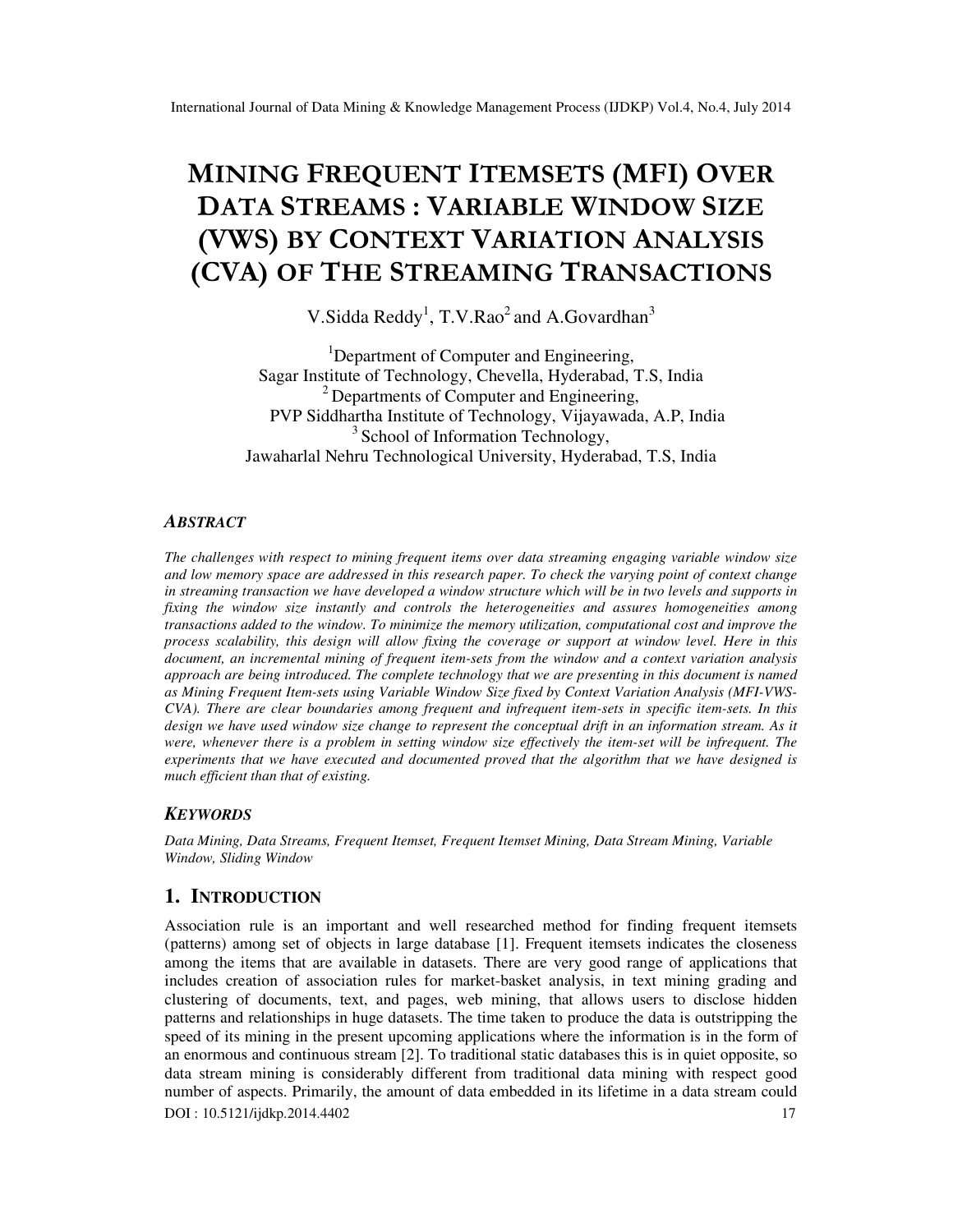be overwhelmingly high [3]. Along with the above it is required to create spontaneous responses by maintaining response time to queries on such information streams because of rigid pitfalls of resource [4]. The data stream mining is the area where very high level of research is taking place because of the above mentioned reasons and contemporary research area is the challenge of getting timely and appropriate association rules. Migrating from conventional data mining methods to the emerging high efficient methods those will accommodate to function on an openended, high speed stream of data [5]. The challenges that are inevitable to all mining technologies because of the unique and inherent qualities of a data stream are as follows [3]. Primarily the conventional technology is not applicable as it is required to create model in this method database need to be scanned multiple number of times which is not possible because of the continuous quality of the stream data. The high priority was given to the scalability of the frequent itemsets mining in approaches like association rules, classification and clustering. This requires high level of data transformation from the representation to other as the algorithm is designed in such a way, this in turn will use resources extensively resulting in high CPU overhead. Our proposal in this paper is a model known as Mining Frequent itemsets using Variable Window Size fixed by Context Variation Analysis (MFI-VWS-CVA). This model is the resource effective and measurable, as it functions with limited memory requirements and limited computational expenses. It portrays the trade-offs between computation, data representation, I/O and heuristics. Context variation analysis based dynamic window based transaction storage is being used in the proposed algorithm and also allows TIFIM [15] to regular itemsets from the concluded window.

# **2. RELATED WORK**

CPS-tree a prefix-tree structure was proposed by Syed Khairuzzaman Tanbeer [6]. Dynamic tree restructuring technique was used in the CPS tree in order to manage the stream data. The basic pitfall of this model is, it reconstructs the tree for every new arrival of the item. This used to result in high memory usage and a time consuming process. Weighted Sliding Window (WSW) algorithm was initiated by Pauray S.M. Tsai [7]. In this method weight of each transaction in each window will be calculated by the algorithm proposed. Here also same memory space and time are the major concerns; this method failed using these two economically. An apriori algorithm is being for candidate generation. Hue-Fu Li [8] introduced an effective bit-sequence dependent algorithm named as MFI-TransSW (Mining Frequent Item sets with in a Transaction Sensitive Sliding window). There as three phases in MFI algorithm. As there is any increase in the window size, there will be a subsequent increase in the memory usage of MFI-TransSW. Similarly whenever there is an increase in window size, the time consumption in phase 1 and phase 2 of MFI-TransSW to process will also increase. Yo unghee Kim [9, 16] initiated an effective algorithm with normalized weight over data stream called WSFI mine (Weighted Support Frequent Item sets mining). From the database in one scan this WSFI-mine algorithm can mine all frequent item sets. HUPMS (High Utility Pattern Mining in Stream data) was recommended by Chowdhury Farhan Ahmed [10]. This is a different algorithm for sliding window based high utility pattern mining over data stream. For interactive mining only this algorithm is suitable. In the paper that was presented by Jing Guo [11], they have discussed about how to mine regular patterns across multiple data streams. Here for analysis they have considered real time news paper data. In multiple streams it is vital to identify collaborative frequent patterns and comparative frequent patterns. Prevention of misuse of sensitive data in a stream was addressed by Anushree Gowtham Ringe [12] in their work. They initiate a new technique for guarding the privacy of data stream. Fan Guidan [13] proposed a model which is conceptually similar to our model. Matrix in sliding window over data streams plays major role in this model. In order to store, this algorithms uses two 0-1 matrices and 2-itemsets, further applies relative operation of the two matrices to extract frequent itemsets.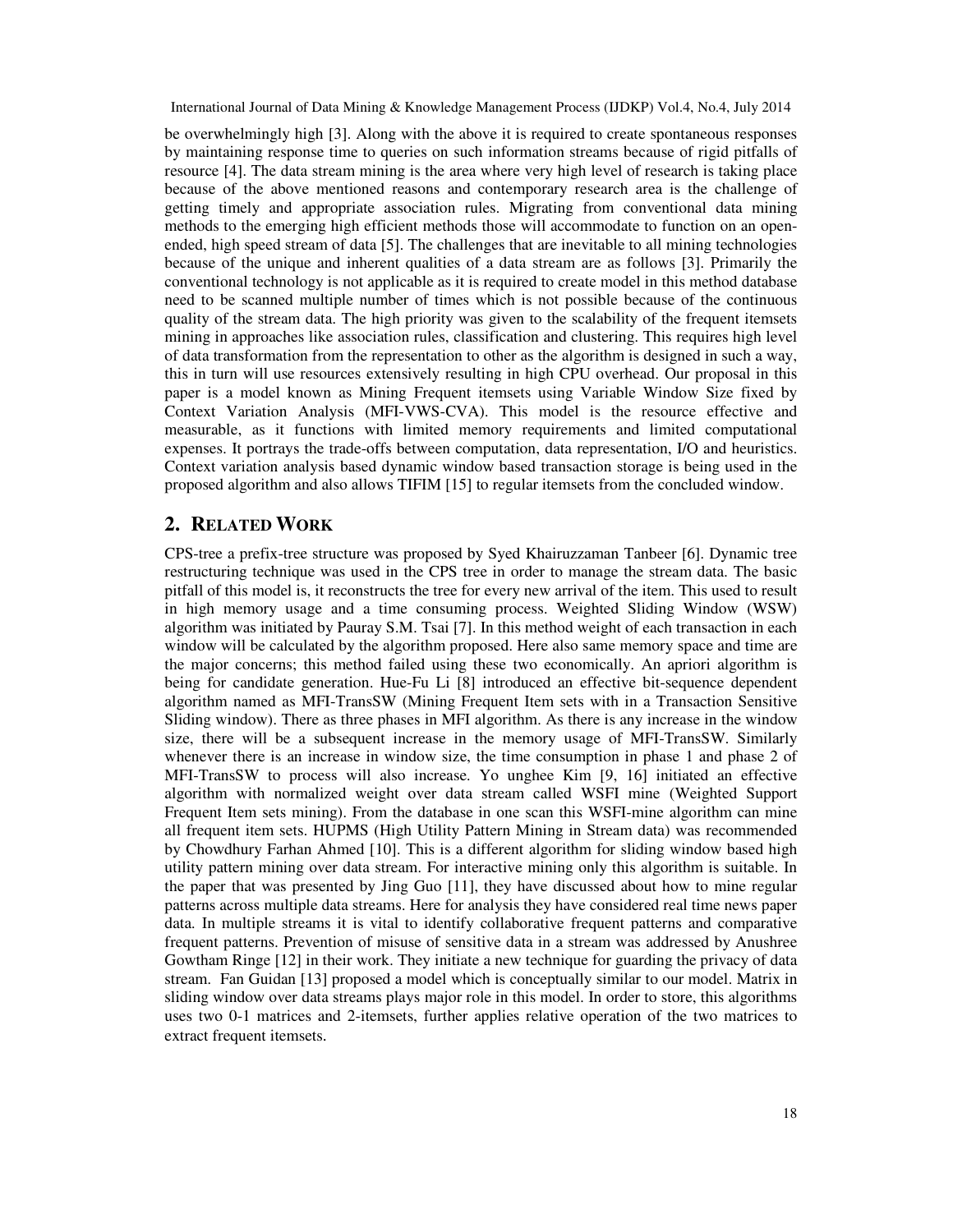# **3. MINING FREQUENT ITEMSETS OVER DATA STREAMS WITH CONTEXT AWARE VARIABLE SIZE WINDOWS**

If streaming data is input to mining strategies such as frequent itemsets mining, the traditional approaches are not suitable, since those are mainly works by the multiple passes through entire dataset. Henceforth the mining strategies opted for streaming data considers the tuples of the streaming transactions as windows and these windows are used as input to the mining algorithms. The significant issue here in this model is fixing the window size. In the case of data streams with transitional and temporal state transactions, the transitional and temporal state identifications can be used to fix the window size. In the other cases that are not having any transitional and temporal state identities for streaming transactions, fixing window size is a big constraint to achieve quality factors such as results accuracy, process scalability. In this regard here we propose a novel context variation based dynamic window size fixing approach to mine frequent itemsets over data streams. The proposed frequent itemsets mining strategy is centric to following qualities targeted.

- The window size should be optimal and dynamic.
- The window size should fix dynamically between minimal and maximal size given as thresholds.
- The size of the window should be within the range of minimal and maximal size and should fix based on the context variation observed in input transaction from the data stream.

In regard to implementing the proposed model, the only significant constraint related to the streaming data is that the context change of the transactions should be in an order.

The minimal memory utilization and less computational cost are two main quality metrics expected from this proposal. The exploration of the proposed window fixing strategy is follows:

Let *ds* be the DataStream, and stream transactions as horizontal partitions of the transactions, let each partition having one transaction. Let *n* be the total count of the attributes used to form the transactions by  $ds$ . Let  $a_{set}$  be the attributes set that contains attributes  $\{a_1, a_2, \ldots, a_i, a_{i+1}, \ldots, a_n\},$  which are used to form the transactions. Let  $\{t_1, t_2, t_3, \ldots, t_i, t_{i+1}, \ldots, t_{i+m}, t_{i+(m+1)}, \ldots \}$  be the transactions streaming in the same sequence. Let  $ws_{\text{min}}$  be the minimum window size and  $ws_{\text{max}}$  be the maximal window size. Let  $w_{\text{tran}}$  be the transaction window and  $w_{cca}$  be the context change analysis window. Let  $s(w_{cca})$  be the size of  $w_{cca}$ . The initial values to  $ws_{min}$ ,  $ws_{max}$  and  $s(w_{cca})$  will be set during the pre-processing step.

The transactions of count  $ws_{\text{min}}$  from the given data stream *ds* will be moved initially to  $w_{\text{train}}$ , then following transactions of count  $s(w_{cca})$  will be moved to  $w_{cca}$ . Then context variation analysis (CVA) process will be initialized. The exploration of the CVA process is follows:

The attributes involved to generate the transactions moved into  $w_{ran}$  will be collected as  $al(w_{ran})$ , and attributes involved to form the transactions found in  $w_{cca}$  will also be collected as  $al(w_{cca})$ . Then the similarity score of these two attribute lists  $d(w_{tran})$ ,  $d(w_{cca})$  will be found as follows (Eq1), which is derived from jaccard similarity measuring approach.

$$
ss_{(w_{trans}\leftrightarrow w_{cca})} = \frac{al(w_{tran})I \ al(w_{cca})}{al(w_{trans})Ual(w_{cca})} \dots (Eq1)
$$

If similarity score  $ss_{(w_{\text{trans}} \leftrightarrow w_{\text{cca}})}$  is greater than the given similarity score threshold  $ss_{\tau}$  then the transactions of  $w_{cca}$  will be moved to  $w_{tran}$  (see Eq2).

 $w_{tran} = w_{tran}$  **U**  $w_{cca}$  ... (Eq2)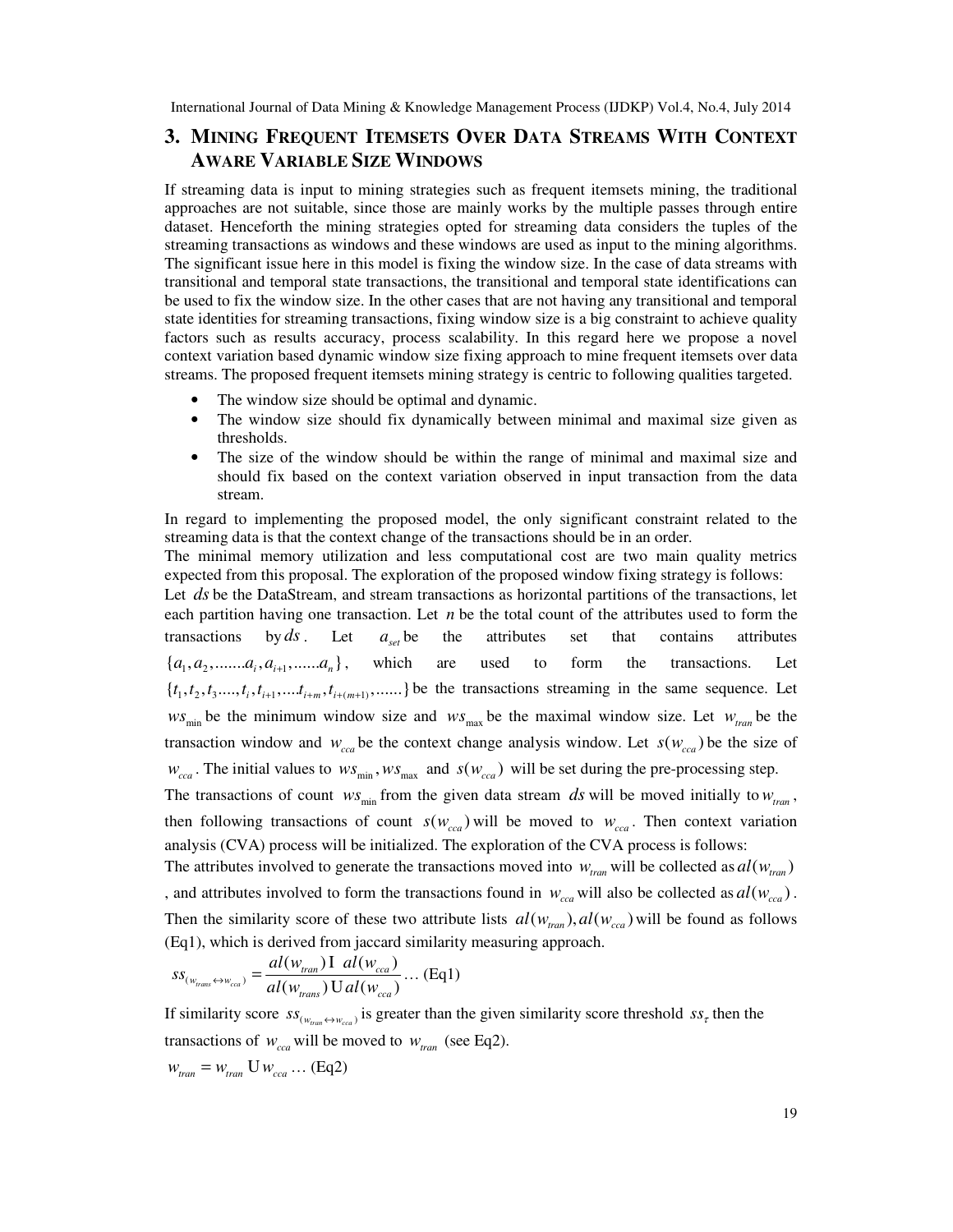If size of the  $w_{tran}$  is greater than or equals to  $ws_{max}$  then the  $w_{tran}$  will be finalized and initiates process of mining frequent itemsets from the transactions of  $w_{tran}$ , else the further streaming transactions of size  $s(w_{cca})$  will moved to  $w_{cca}$  and continues CVA process.

Once the  $w_{tran}$  is finalized and mining of frequent itemsets is initiated, then  $w_{tran}$  and  $w_{cca}$  will be cleared and continues the process explored to prepare the window *wtran* will be continued for further transactions streaming from data stream *ds* .

The above said process continues till transactions found from data stream *ds* . The mining frequent itemsets from the finalized window will be done by using TIFIM [15], which is a tree based incremental frequent itemsets mining approach that we devised in our earlier research paper (see sec 3.3).

# **3.1 Algorithmic exploration of the Fixing Variable Window Size by Context Variation Analysis**

#### **Inputs:**

- Data stream *ds*
- Minimal transaction window size  $ws_{\text{min}}$
- Maximal transaction window size  $ws_{\text{max}}$
- Similarity score threshold *ss*<sub>τ</sub>
- Size of the context change analysis window  $s(w_{cca})$ 
	- 1. Begin
	- 2. For each transaction  $\{ t \forall t \in ds \}$  Begin
	- 3. If  $(| w_{\text{tran}} | < w s_{\text{min}}) w_{\text{tran}} \leftarrow t$
	- 4. Else Begin
	- 5.  $w_{cca} \leftarrow t$
	- 6. If  $(|w_{cca}| \ge s(w_{cca}))$
	- 7.  $ss \leftarrow CVA(w_{tran}, w_{cca})$
	- 8. if  $(ss \geq ss)$  Begin
	- 9.  $w_{\text{tran}} \leftarrow ( w_{\text{tran}} \cup w_{\text{cca}} )$
	- 10. If  $\left(\frac{1}{w_{\text{tran}}} \geq w_{\text{S}_{\text{max}}}\right)$  Begin
	- 11. Finalize window *wtran*
	- 12. Initiate  $TIFIM(w_{tran})$
	- 13. set  $w_{tran} \leftarrow \phi$ // empty  $w_{tran}$
	- 14. set  $w_{cca} \leftarrow \phi$  //empty  $w_{cca}$
	- 15. End of 10
	- 16. End of 8
	- 17. Else Begin
	- 18. Finalize window *wtran*
	- 19. Initiate  $TIFIM(w_{tran})$
	- 20. set  $w_{tran} \leftarrow \phi$ // empty  $w_{tran}$
	- 21. set  $w_{tran} \leftarrow w_{cca}$  //move transactions of window  $w_{cca}$  to new window  $w_{tran}$

 $\overline{a}$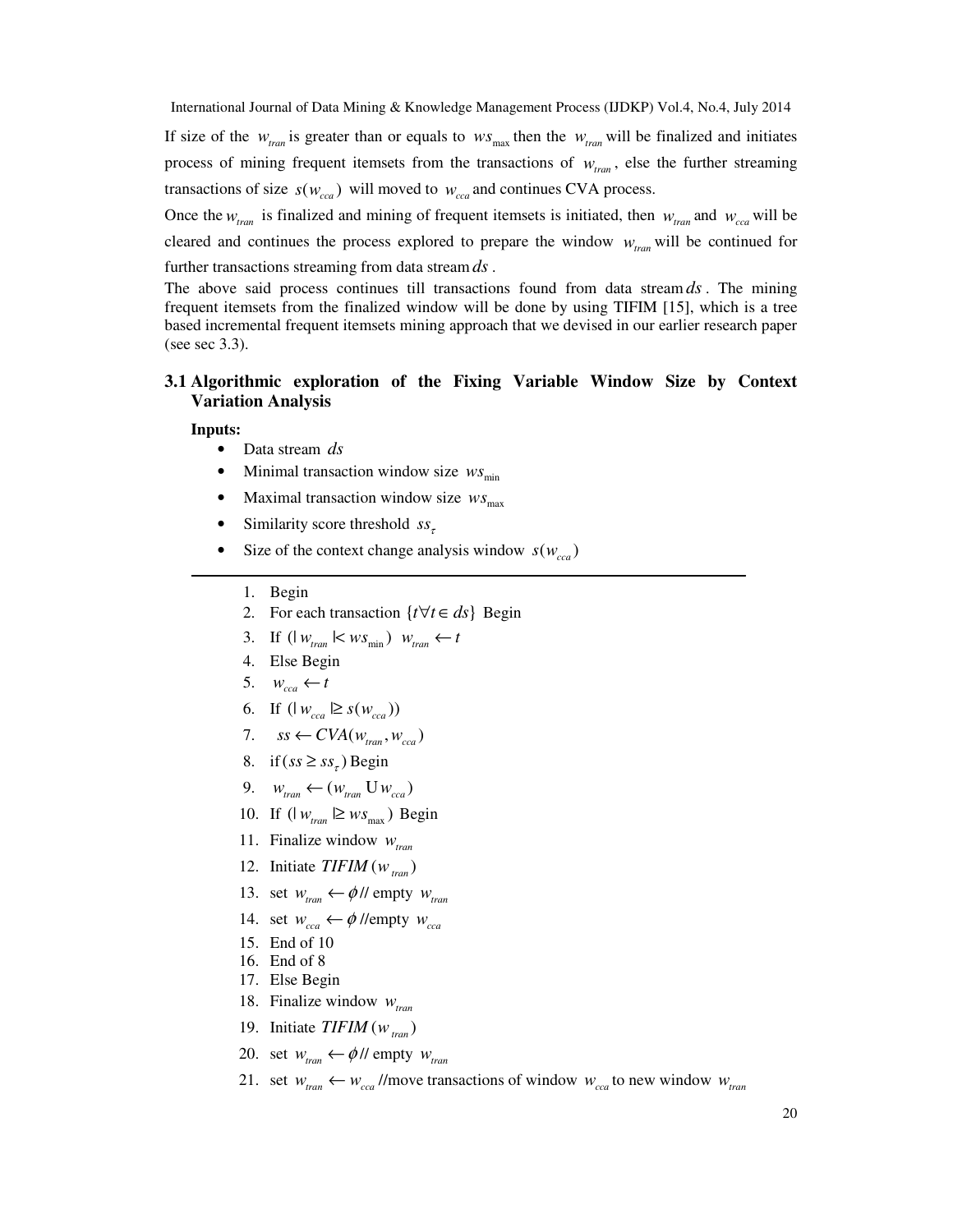- 22. set  $w_{cca} \leftarrow \phi$  //empty  $w_{cca}$
- 23. End of 17
- 24. End of 4
- 25. End of 2
- 26. End of 1

## **3.2 Algorithmic exploration of the Context Variation Analysis**

- 1.  $CVA(w_{tran}, w_{cca})$  Begin
- 2. Set  $f_{s_{ran}} \leftarrow \phi$  // initiate field set  $f_{s_{ran}}$  of transaction window  $w_{ran}$  empty
- 3. Foreach transaction  $\{ t \forall t \in W_{tran} \}$  Begin
- 4.  $f_{s_{tran}} \leftarrow f_{s_{tran}} U t$
- 5. End of 3
- 6. Set  $f_{cca} \leftarrow \phi$  // initiate field set  $f_{cca}$  of transaction window  $w_{cca}$  empty
- 7. Foreach transaction  $\{ t \forall t \in W_{cca} \}$  Begin
- 8.  $f_{s_{cca}} \leftarrow f_{s_{cca}} \cup t$ 9. End of 7 10.  $ss = \frac{J^3 \tan 1 + J^3 \cos 2a}{2 \cos 2a}$ *tran cca*  $ss = \frac{fs_{tran} \cdot 1 \cdot fs}{s_{trans}}$  $f_{s_{tran}} U f_{s}$  $=\frac{fs_{tran}}{s}$  $\frac{V \cdot y_{\text{ceca}}}{V f s_{\text{ceca}}}$  //measuring similarity score of  $w_{\text{tran}}$  and  $w_{\text{ceca}}$ 11. Return *ss*
- 12. End of 1

# **3.3 Tree (Bush) Based Incremental Frequent Itemsets Mining (TIFIM)**

# **3.3.1 Finding Frequent Itemsets**

The primary representation of the transactions of data stream *ds* is as described above. An asynchronous parallel process runs to find frequent itemsets in incremental manner.

A bush represents itemsets with two attribute pair such that these attributes belongs to  $f_{s_{tran}}$  and transactions contain that pair. The coverage to measure the frequency of the itemsets can be considered and set in the context of window  $w_{\text{tran}}$  size. The coverage of two attribute itemsets can be the count of number of Childs in a bush represented by each pair of attributes.

An asynchronous parallel process called frequent itemsets finder (FIF) performs as follow:

Initially picks the bushes with coverage more than given coverage threshold cov .

Prepare new bushes from each two bushes by union the roots and intersects the Childs, and retains it if new bush coverage is greater or equal to cov else discards. This continues until no new bush formed.

# **3.3.2 The pruning process**

A bush  $b_i$  said to be sub-bush to bush  $b_j$  if  $r_{b_i} \subseteq r_{b_j}$  and  $cov_{(b_i)} \le cov_{(b_j)}$ . Since sub-bush  $b_i$ represented by  $b_j$ , then bush  $b_i$  can be pruned from the bush-set *B*.

# **3.4 Find frequent items**

At an event of time, frequent itemsets can be found as follows The roots of the bushes with coverage more than given cov can be claimed as frequent itemsets. A bush  $b_i$  ' coverage can be find as follows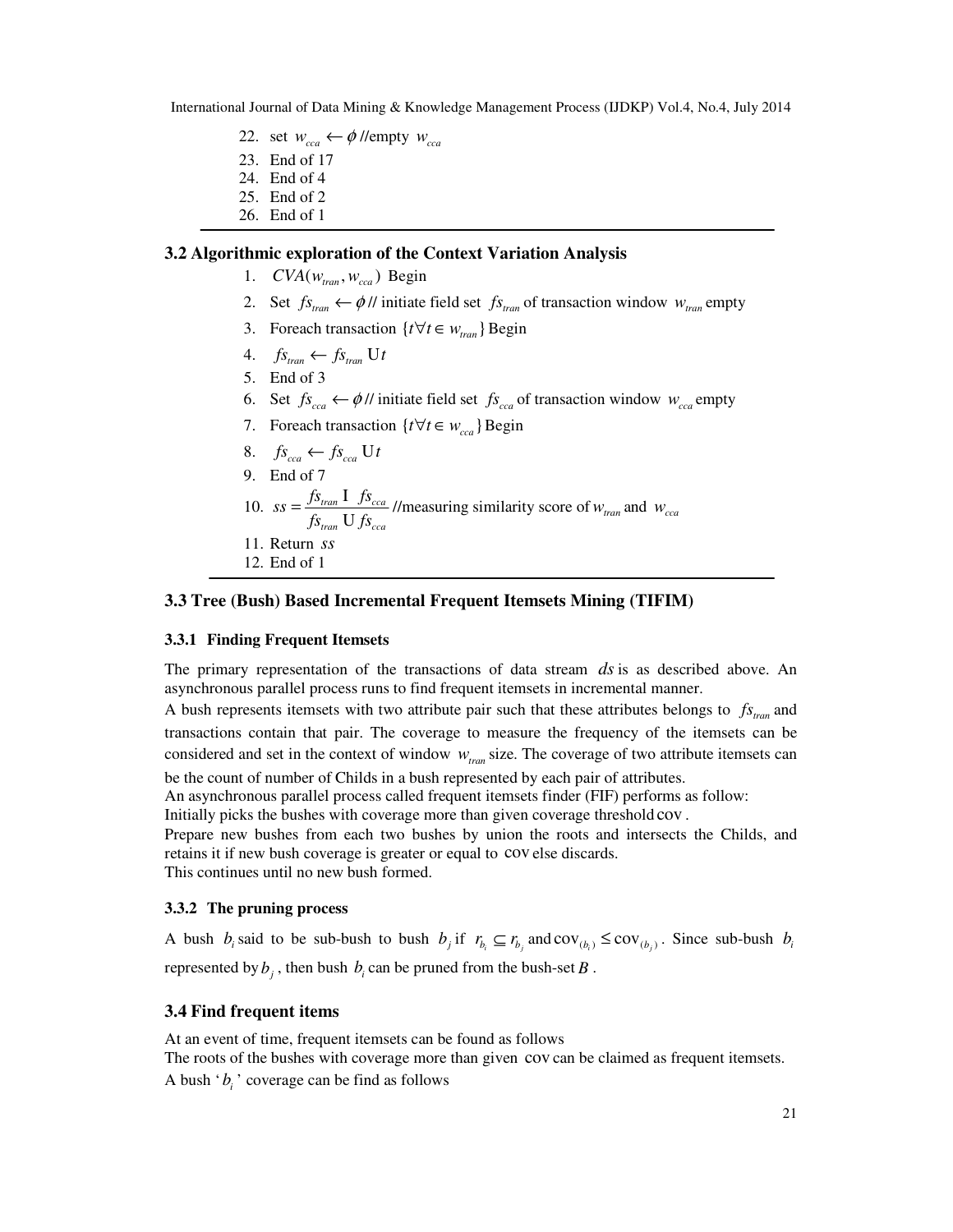International Journal of Data Mining & Knowledge Management Process (IJDKP) Vol.4, No.4, July 2014 If a bush  $b_j$  found to be such that  $b_i \subseteq b_j$  and coverage value of  $b_j$  is higher than any other bush  $b_k$  such that  $b_i \subseteq b_k$ , then the coverage of  $b_i$  said to be  $cov_{(b_i)} + cov_{(b_i)}$ .

#### **3.4.1 An algorithmic representation of the caching processes**

**Input**: At an event of time a window  $w_i$  with transaction  $t_i$  received For each transaction  $t_i$ :

$$
\{(a_1, a_2, a_3, \dots, a_i)\forall
$$

Let set of attributes  $(a_1, a_2, a_3, \dots, a_i) \in t_i \wedge$ 

$$
(a1, a2, a3, \dots, ai) \subseteq Aset \}
$$

For each pair of attributes  $\{(a_m, a_n) \forall (a_m, a_n) \in t_i\}$ , if found a bush  $\{b_i \exists (a_m, a_n)$  as root} then add transaction  $t_i$  as node to bush  $b_i$ , else prepare a bush such that  ${b,\exists (a_m,a_n) \text{ as root} \wedge t_i \text{ as node}}$ 

# **3.4.2 An algorithmic approach of FIF**

The bush set *B* prepared by caching process is said to be input to FIF For each bush  $\{b_i \forall b_i \in B\}$  perform the following:

For each bush  $b_{i+c} \exists (c := 1, 2, 3, \dots, n) \land b_{i+c} \in B)$ 

Forms a bush  $\{b_{(i\text{U}i+c)} \exists b_{(i\text{U}i+c)} \notin B\}$  by Union the roots of the ' $b_i$ ' and ' $b_{i+c}$ '  $(r_{(b_i)} \text{U} r_{(b_{i+c})})$  and intersects nodes of  $b_i$  and  $b_{i+c}$  ( $ts_{(b_i)}$  I  $ts_{(b_{i+c})}$ ).

# **4. EMPIRICAL ANALYSIS OF THE FIXING VARIABLE WINDOW SIZE BY CONTEXT VARIATION ANALYSIS**

## **4.1 Dataset characteristics**

Multiple sets of data streamed to perform the experiments, and the characteristics of these streaming data are as follows:

- To achieve the sparseness in streaming transactions, the range of fields considered as 75,100, 125 and 150, the max transaction length set in the range of 12 to 18, the min transaction range set to 5 and the total number of transactions has taken in the range of 1000 to 10000.
- To achieve the denseness in streaming transactions, the range of fields considered as 20, 30, 40 and 50, the max transaction length set in the range of 10 to 15, the min transaction range set to 5 and the total number of transactions has taken in the range of 1000 to 10000.

## **4.2 Experimental results**

We compare our algorithm with frequent itemsets mining model for data streams devised in [13], which is a matrix based frequent itemsets mining (MFIM) algorithm for data streams. The implementation of our MFI-VWS-CVA and model MFIM done by using java 7 and set of flat files as streaming data sources. The streaming environment is emulated using java RMI and parallel process involved in proposed MFI-VWS-CVA is achieved by using java multi threading concept. The three parameters of each synthetic dataset are the total number of transactions, the average length, and divergence count of items, respectively. Each transaction of a dataset is scanned only once in our experiments to simulate the environment of data streams. In regard to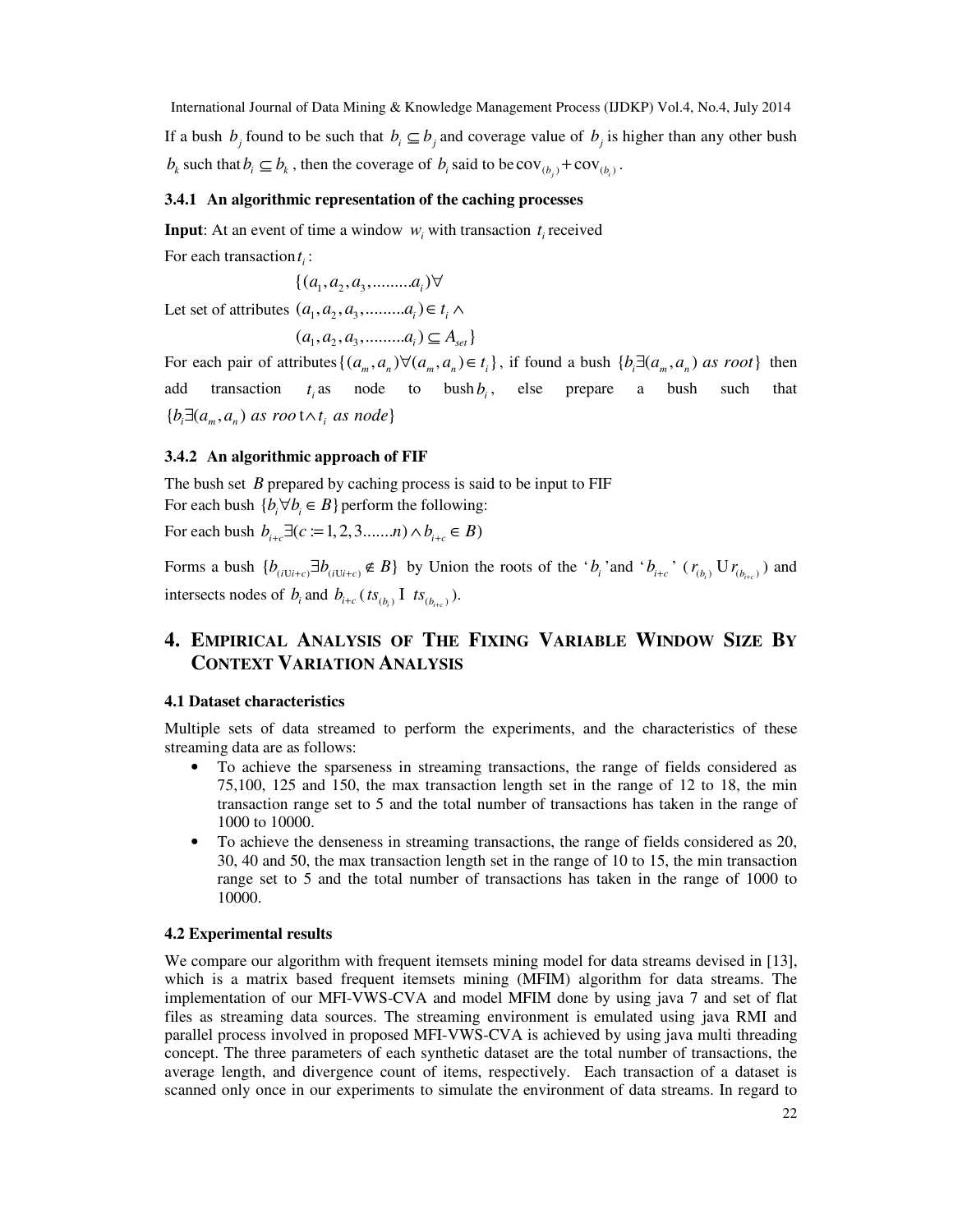measure the computational cost and scalability, the algorithms run under divergent coverage values in the range of 10% to 90%.



Figure 1: NFI-VWS-CVA advantage over MFIM in Memory usage.



Figure 2: MFI-VWS-CVA advantage over MFIM in terms of execution time.

Figure 1 and 2 shows the comparison of the Memory usage, execution time under divergent coverage values range given from 10% to 40% respectively. The Figure 3 explores the scalability of MFI-VWS-CVA over MFIM under divergent streaming data sizes respectively, In Figure 1 and 2, the horizontal axis is the coverage given and the vertical axis is the memory in unit of mega bytes and time in unit of seconds respectively. In Figure 3, the horizontal axis is the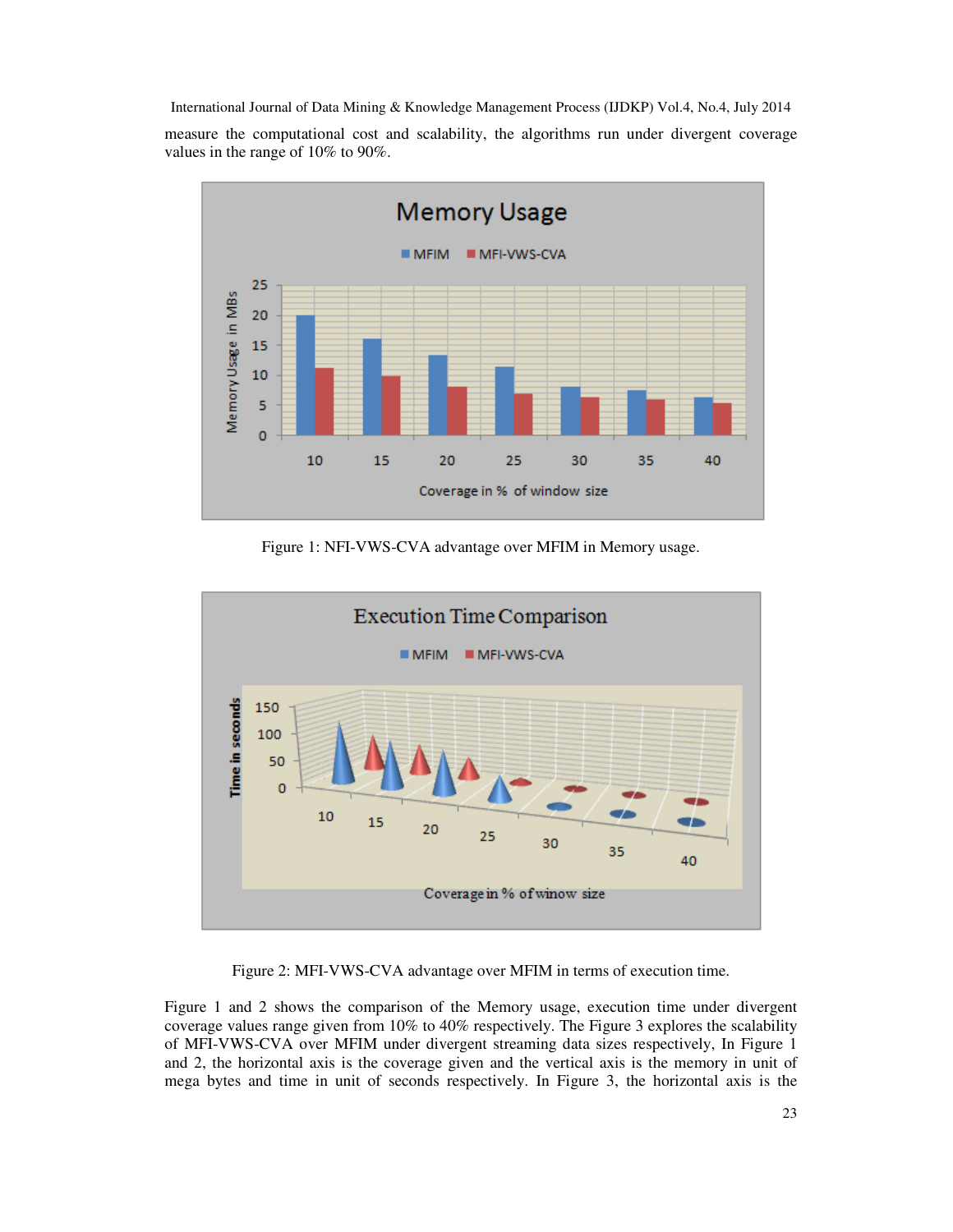streaming data size given in unit of transactions and the vertical axis is the execution time in unit of seconds and percentage of elapsed time in unit of seconds respectively. As the coverage value decreases the average increment in memory usage for matrix based FIM and MFI-VWS-CVA are 2.29 and 0.7 respectively (see Figure 1) and average execution time increment for matrix based FIM and MFI-VWS-CVA are 83.2 and 27.9 respectively (see Figure 2). The results obtained here clearly indicating that the performance of MFI-VWS-CVA is miles ahead than the matrix based FIM. The performance of MFI-VWS-CVA is scalable as matrix based FIM is taking average of 14.16% elapsed time under uniform increment of streaming data size with 1500 transactions.



Figure 3: MFI-VWS-CVA advantage over MFIM about Scalability under divergent streaming data size.

# **5. CONCLUSION**

We explored a novel approach for mining the frequent itemsets from a data stream. We have implemented an efficient tree based incremental frequent itemsets mining model [15] in our earlier research paper, further here we developed an approach for mining frequent itemsets using variable window size by context variation analysis (MFI-VWS-CVA) over data streams. Due to the factor of fixing window size dynamically by concept variation analysis, the said model is identified as optimal and scalable. A parallel process that determines frequent itemsets from the concept of cached bush structures, which is our earlier proposal [15], performs frequent itemsets mining over data streams. We extended this incremental frequent itemset mining algorithm by introducing windowing the streaming transaction with variable window size technique in regard to achieve efficient memory usage and execution time. The experiment results confirm that the MFI-VWS-CVA is scalable under divergent streaming data size and coverage values. In future this model can be extended to perform utility based frequent itemset mining over data streams.